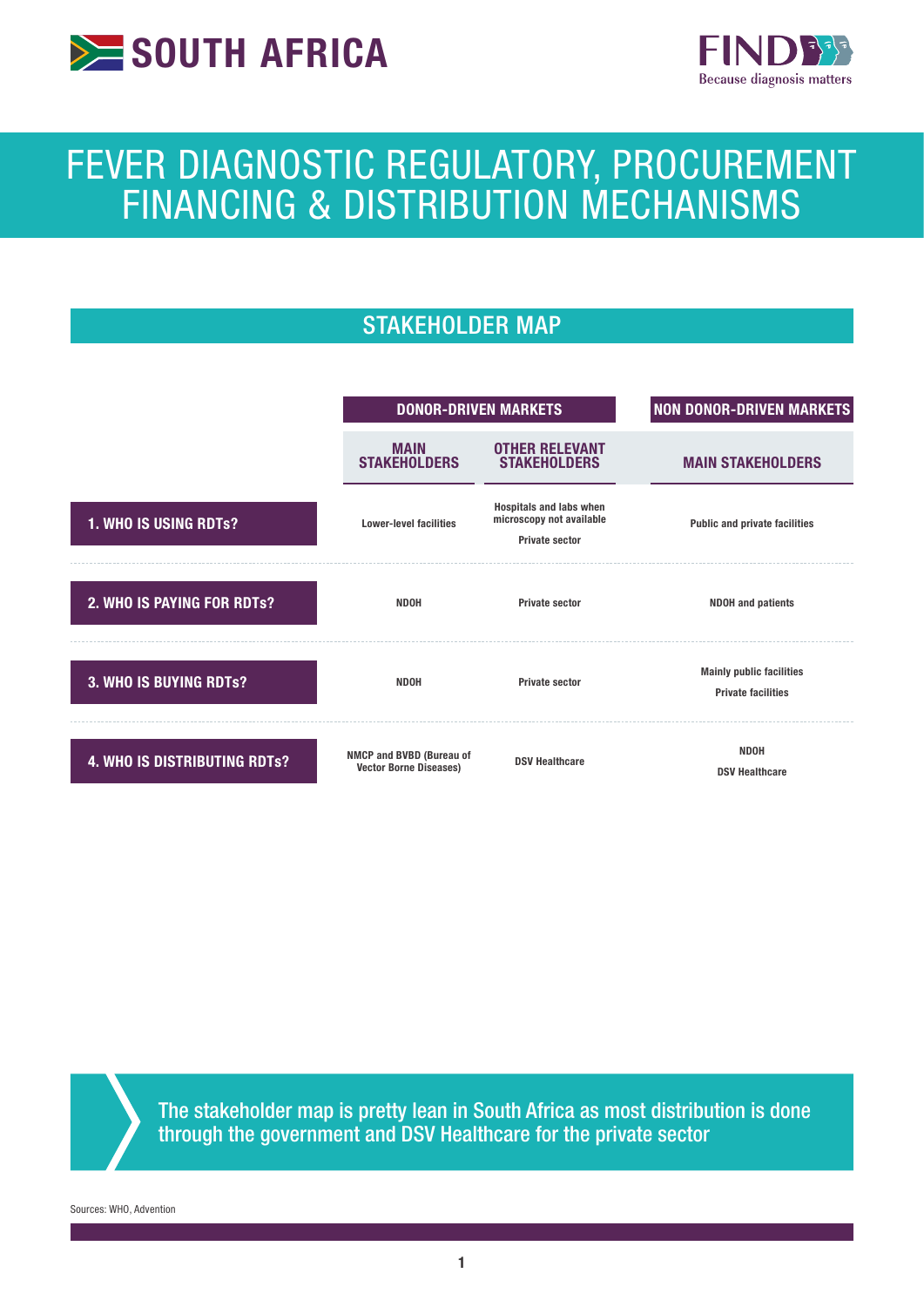



# MALARIA DIAGNOSIS FINANCING AND STAKEHOLDERS



SPECIFIC FUNDING FOR MALARIA (INCLUDING PREVENTION, DIAGNOSIS AND TREATMENT)



### Malaria-specific funding is mainly provided for by the Government of South Africa

- RDTs are generally financed by the SA government and is eligible for regional Global Fund malaria grants
- The government has committed significant resources to fighting malaria, but these are decreasing as the malaria burden decreases
- An estimated 6.4 million South Africans are living with HIV/AIDS and over 60 percent are co-infected with tuberculosis, yet the annual malaria parasite incidence is 0.17 percent. Thus, maintaining focus and adequate resources for malaria elimination is a serious challenge



Malaria diagnosis RDTs are usually financed by the government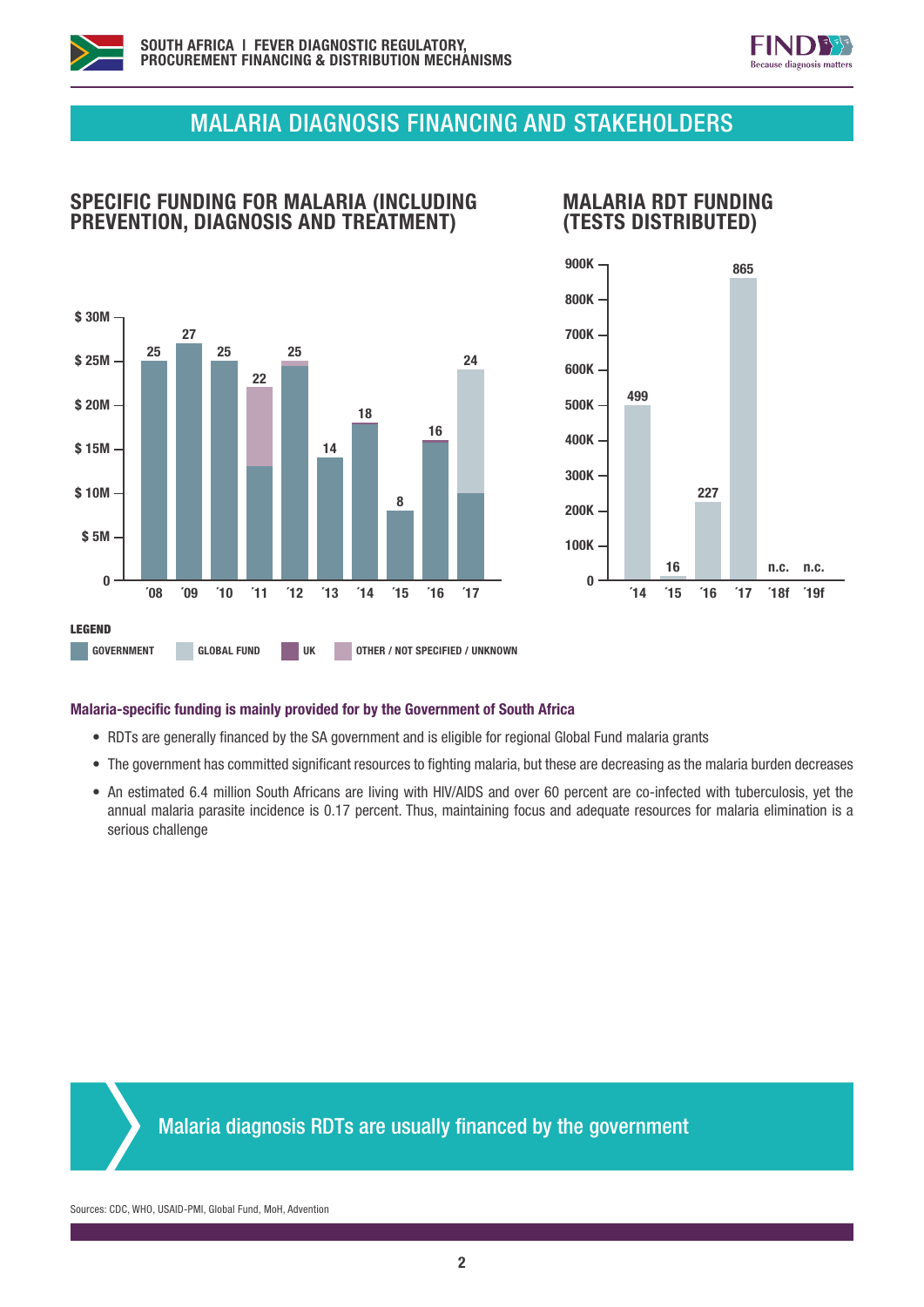



# PROCUREMENT OF DIAGNOSTIC TESTS AND MARKET AUTHORIZATION PROCESS

## PROCUREMENT PROCESS OF mRDTs

| <b>PRODUCT</b>                                  | The National Department of Health (NDOH) in consultation with the malaria program, selects malaria commodities based on whether they                                                                                                      |
|-------------------------------------------------|-------------------------------------------------------------------------------------------------------------------------------------------------------------------------------------------------------------------------------------------|
| <b>SELECTION</b>                                | are recommended by the WHO prequalified                                                                                                                                                                                                   |
| <b>PROCUREMENT</b>                              | The pharmaceutical unit of the NDOH procures RDTs through competitive bidding<br>Procurement occurs every two years<br>NDOH can select multiple tests providers<br>"NDOH is very strict on WHO PQ." NICD, South Africa, Medical Scientist |
| <b>FORECASTING AND</b><br><b>QUANTIFICATION</b> | NDOH is responsible for RDT forecasting                                                                                                                                                                                                   |
| <b>CUSTOMS</b>                                  | Companies manage customs clearance themselves                                                                                                                                                                                             |
| <b>CLEARANCE</b>                                | South African regulation is complex and a local partner is recommended                                                                                                                                                                    |

## MARKET AUTHORIZATION PROCESS FOR RDTs

Since 2017, the Medicines Control Council (MCC) has been replaced by SAHPRA South African Health Products Regulatory Authority as the key interface to register, evaluate and assess IVD devices.

IVD Devices are divided into 4 classes depending on risks relating to the patient risk, the intended user or the risk on public health: Class A being low risk and Class D high risk. (N.B. mRDTs are probably classified as C or D).

#### Manufacturers must obtain a medical device establishment license. Requirements vary per type of IVD classes

• Domestic manufacturers, distributors and wholesalers are required to apply for licenses; foreign-based manufacturers are not

### Once the establishment license is granted, the manufacturer can proceed to the registration of medical devices

- It is mandatory for foreign manufacturers to provide their importers and domestic distributors with basic device information, including notably Global Medical Device Nomenclature codes
- Manufacturers and distributors of IVD devices are required to show proof of pre-market approval or registration for a IVD device from at least one of the stringent regulatory authorities as part of their SA registration: the European Competent Authority, US FDA, etc…

NDOH is the key player for the RDT malaria procurement system The SAHPRA is the competent authority to register an RDT